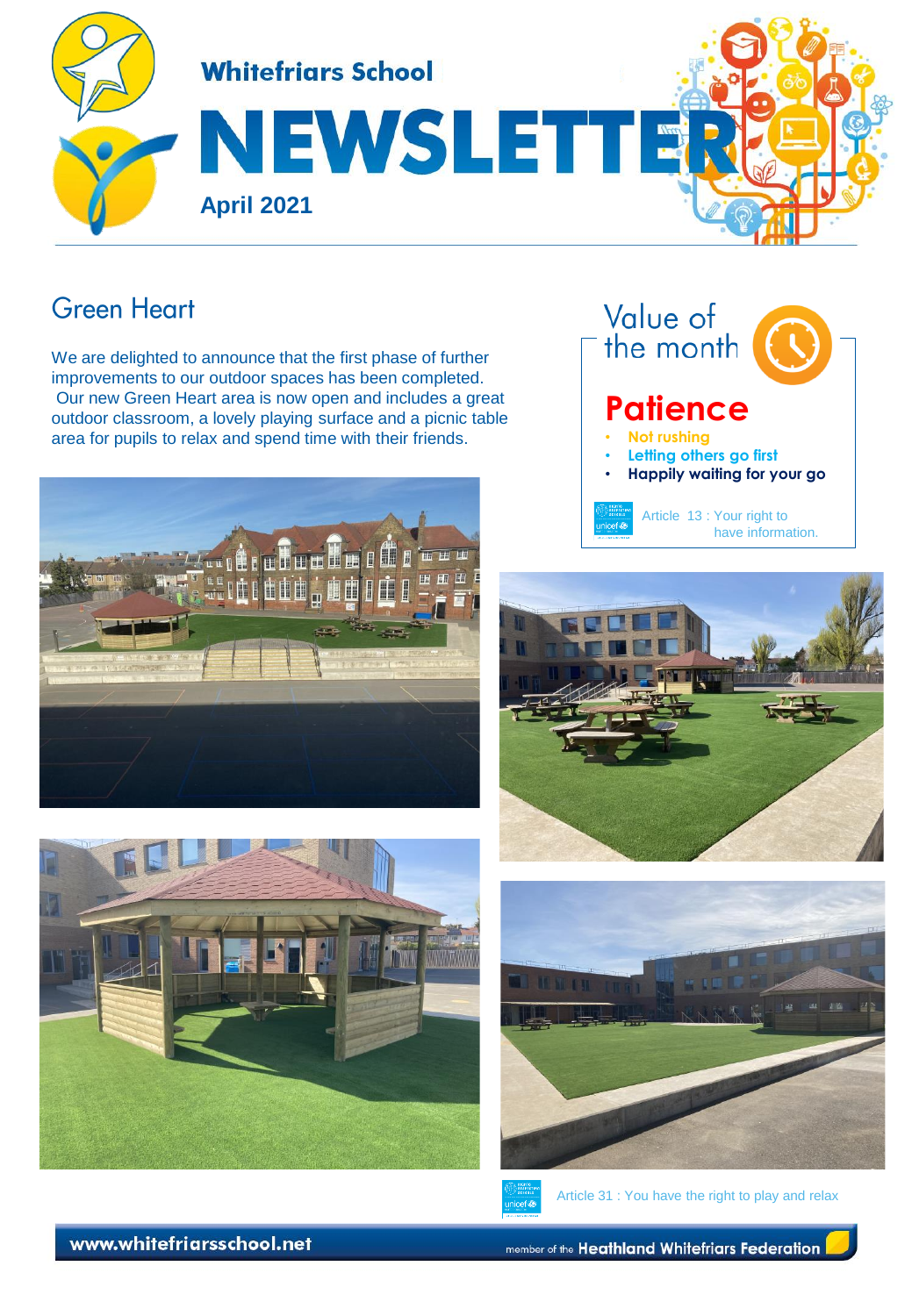**Whitefriars School** 

NEWSLETT

## **Get Set Travel to Tokyo**



This term pupils at Whitefriars have begun an exciting project created by Sports England called Get Set Travel To Tokyo. The project is linked to the Olympic games that will be held this year in Tokyo, Japan. The aim of the project is to get

every pupil in the school physically active over the coming weeks. The pupils accumulate kilometres each week to help everyone in the school gain enough kilometres to get to Tokyo. The winners are the class/house who gain the most kilometres. Good luck to all our pupils!



#### **Music**



Year 3 have started learning about Ravi Shankar. They listened to 'Banjara' and discovered the different instruments used in the piece. They created a music piece using their body. They stomped their feet, clapped their hands and tapped their knees. Year 3 enjoyed this activity immensely!



### Dates for May...

- 3<sup>rd</sup> ~ School closed Bank Holiday Monday
- 21st ~ Early closure Secondary Section
- 27th ~ Early closure Secondary Section last day before Half Term
- 28th ~ Staff Training Day Secondary **Section**
- 28th ~ Primary last day before Half Term
- 31<sup>st</sup> 4<sup>th</sup> June ~ Half Term
- 7<sup>th</sup> June ~ Secondary pupils return to school
- 7<sup>th</sup> June ~ Staff Training Day Primary **Section**
- 8<sup>th</sup> June ~ Primary pupils return to school

### Spanish



Pupils in Years 4, 5 and 6 have started their new Spanish lessons. They were all excited to start learning a new language and to learn about a different culture. In their first lessons the children were

introduced to the country of Spain, its culture and other Spanish speaking countries around the world.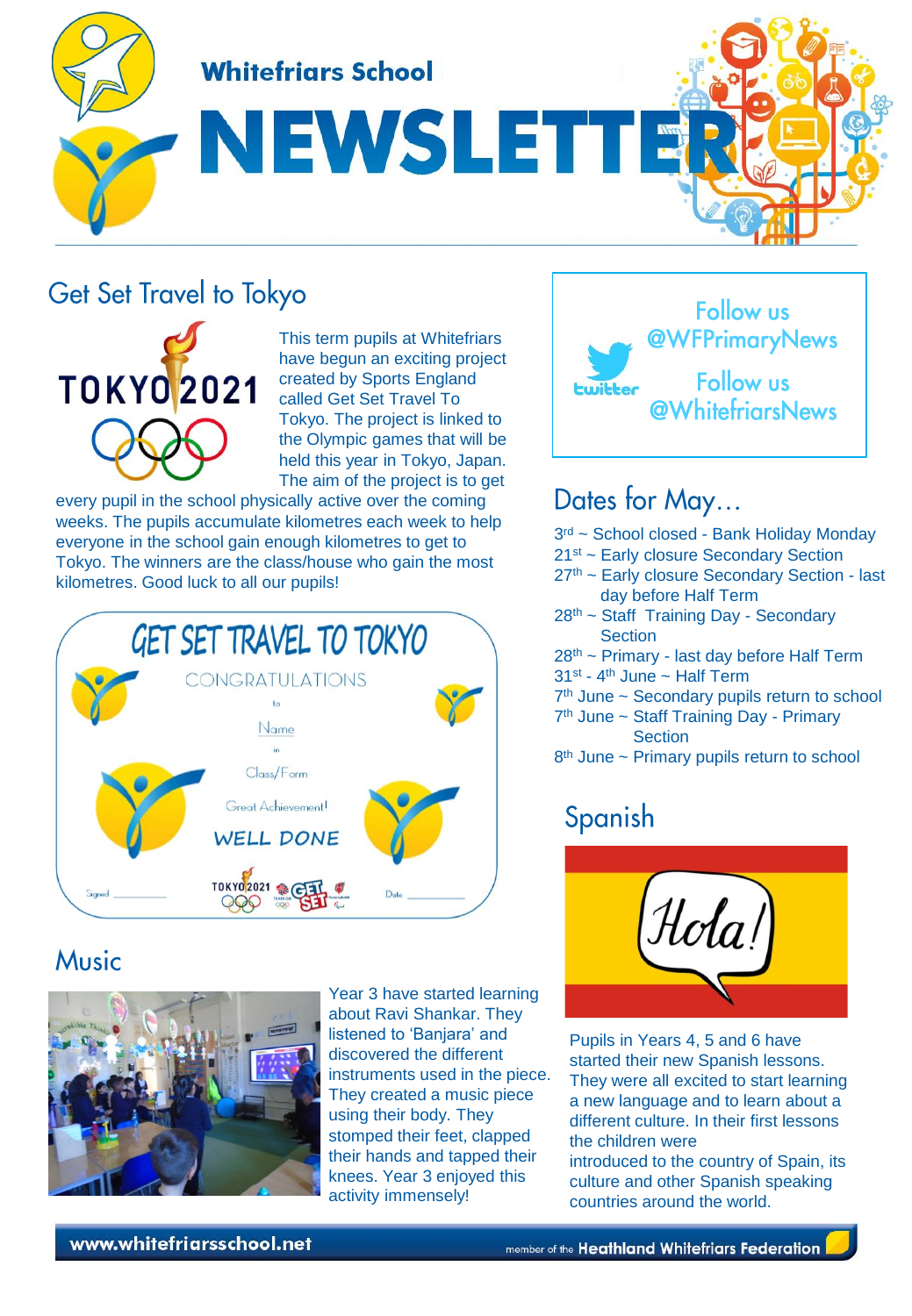

## Our Solar System

In preparation for their new topic 'What is Earth's role in space?', Year 5 created their own models of our solar system over the Easter holidays. They researched our solar system and included their findings in their models. Well done Year 5!





Article 28: Your right to learn and go to school.



Year 6 have started swimming lessons at Harrow Leisure Centre. This is an amazing opportunity for them to learn new skills and most importantly life skills that will help them remain safe in and around water. The pupils all did exceptionally well in their first swimming assessment. Activities included practicing kicking in water and blowing bubbles under water to help with underwater breathing. Amel from Chamaeleon said "I really enjoyed the first session, I had the chance to practice skills that I have never done before. My favourite part was walking back and forth in water which was actually quite tricky!"



**Swimming Lessons** 

**Follow us @WhitefriarsNews** 



Article 13 : Your right to have information.

www.whitefriarsschool.net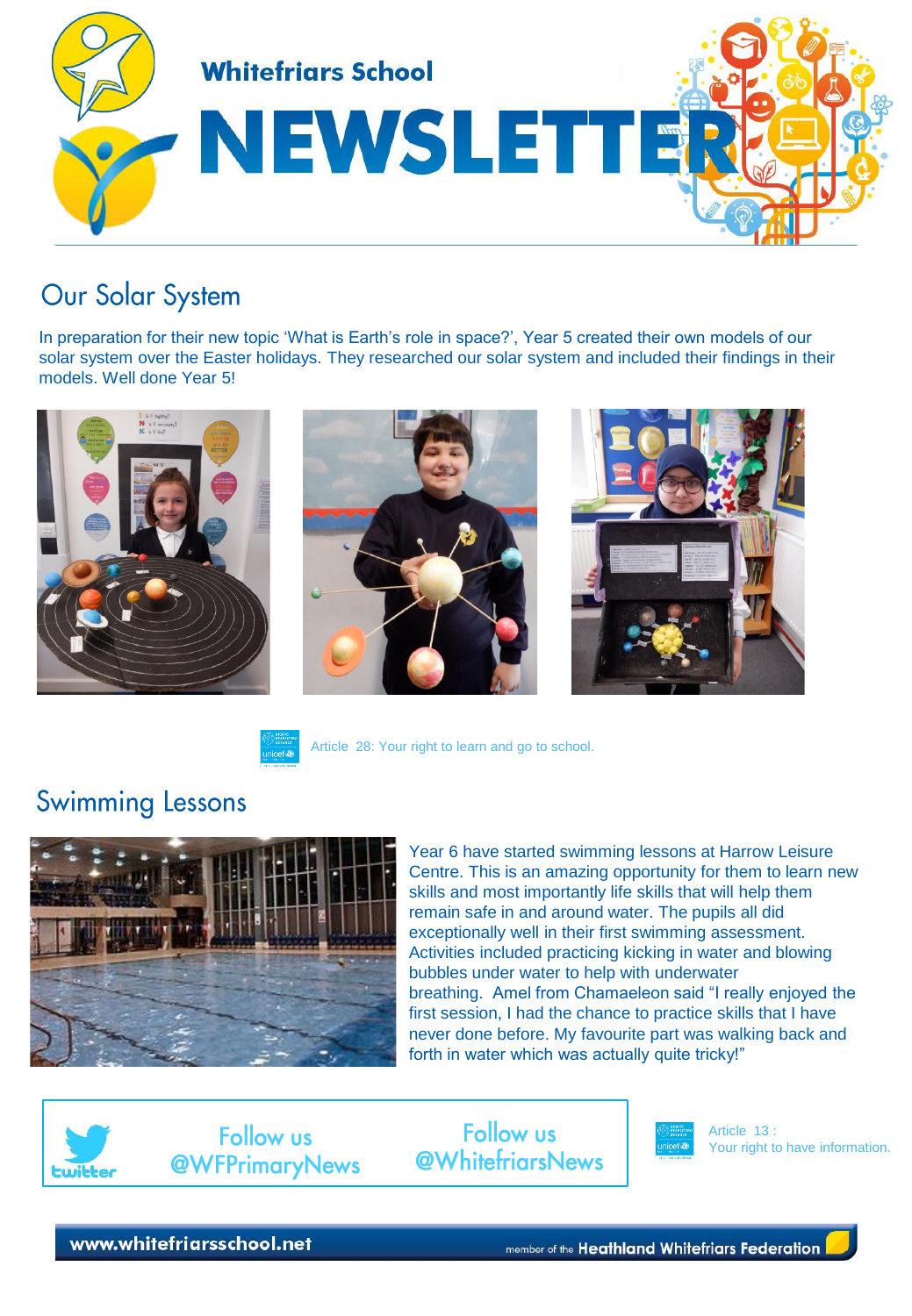**Whitefriars School** 

# NEWSLETTE

## Latin and Classics



Years 7, 8 and 9 have been looking at what elements are used in classical mythology. Pupils have been looking closely at Ancient Greek beliefs and how that impacted Greek mythology and story-telling. They have been looking at different ways these stories are represented, such as pottery. In the upcoming weeks, pupils will be learning about Greek heroes and the origins of the Olympic Games.

# **GCSE Food Preparation**



GCSE Food Preparation and Nutrition pupils are looking at the functions and chemical properties of food. They have carried out a number of exciting food experiments this term.

### **GCSE Design Technology**



Year 10 GCSE Design and Technology pupils have been making their own felt using wool fibres. They also learnt the processes all fibres go through before becoming whole pieces of fabric. Some pupils chose to mix multiple colours of wool and also create their own decorative designs. These will be sewn together to create a piece of art for display in the Design and Technology room.

### Geography



In Geography KS3 pupils are learning about the sustainability features of the Tokyo Olympics. The Olympic Village is going to be run completely on

renewable energy and the buses will run on hydrogen fuel cells. In addition the medals that will be awarded during the games have been made from recycled electronic waste. People across Japan have donated their old phones to provide the raw materials to make the medals.



Also the furniture of the Olympic Village is being designed to be collapsible - even the beds have been made out of cardboard to reduce waste. It is hoped that these will be the

most environmentally friendly Olympics ever and show the world how it is possible to live more sustainably in the future.



Article 29 : Your right to become the best that you can be.